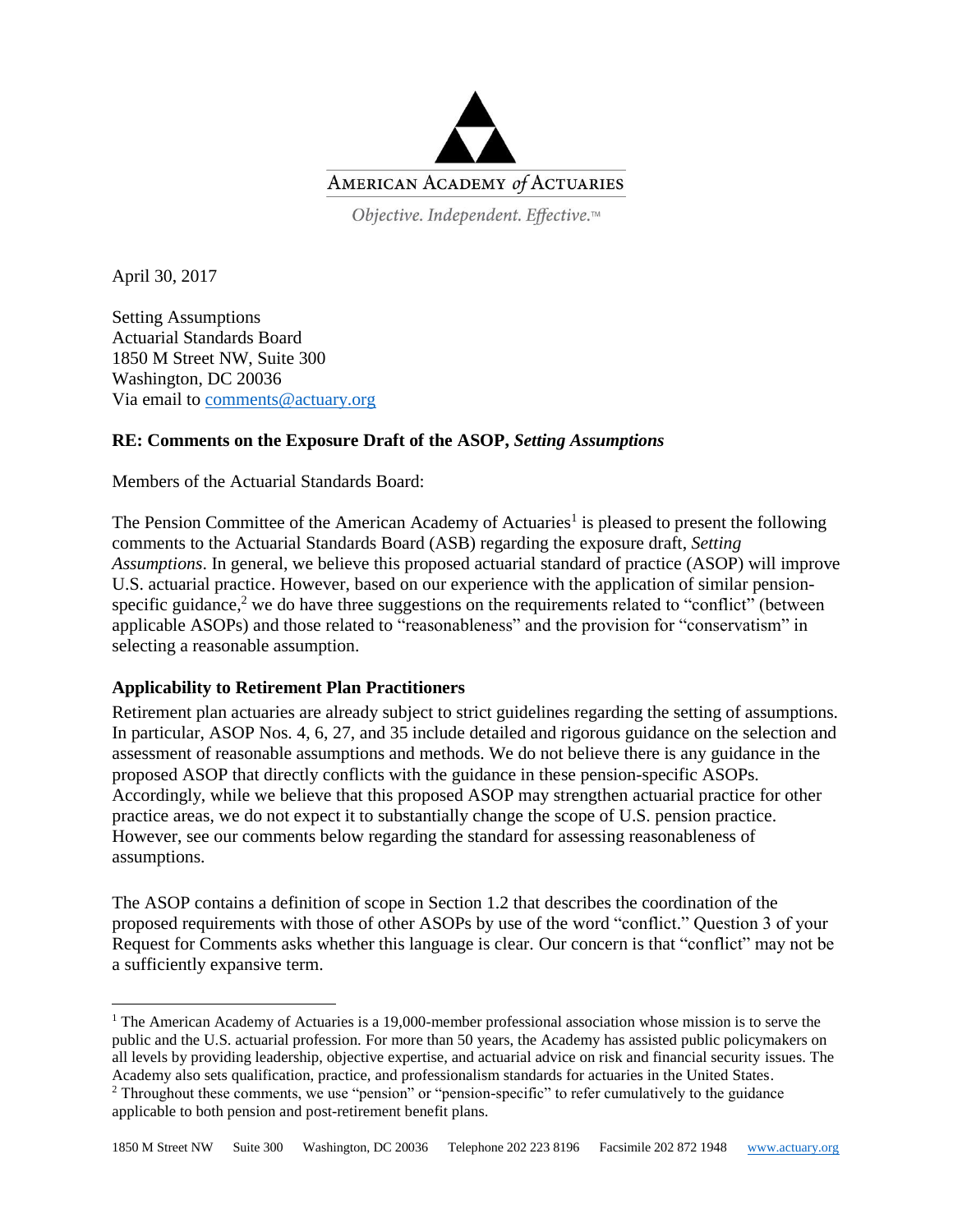It would be helpful to provide better clarity about which standards apply in the event of any perceived conflict, to ensure that the years-long efforts to develop those pension-specific ASOPs are not inadvertently compromised. To that end, we suggest that the first sentence of the third paragraph in Section 1.2, Scope, be changed to: "To the extent guidance in this standard may **conflict, differ, or be inconsistent** with other practice or activity**-**specific ASOPs that provide guidance on setting assumptions, those ASOPs will govern." (Note the recommended addition of the hyphen in "activityspecific.") The second sentence of the same paragraph would be similarly modified.

## **Assessing the Reasonableness of Assumptions**

We note that the reasonableness standard in Section 3.1.3 does not directly mirror the standard set in the pension-specific standards for selecting economic and demographic assumptions (ASOP Nos. 27 and 35, respectively). These standards provide that each economic or demographic assumption selected by an actuary should be individually reasonable and consistent with other economic or demographic assumptions selected by the actuary. By comparison, section 3.1.3(b) of the exposure draft requires the actuary to assess whether the selected assumptions are reasonable in the aggregate and suggests some kind of analysis of results as part of this assessment.

While a very similar requirement applies to certain work prepared by retirement plan actuaries through regulatory requirements (e.g., IRS funding valuations and related work) it does not apply directly as a result of the existing ASOPs. Since there are already established guidelines for assessing the reasonableness of assumptions relative to other assumptions in ASOP Nos. 27 and 35 (each of which has been updated within the last four years), we encourage the ASB to consider whether this additional requirement should apply to work already covered by those ASOPs when addressing our comments above about conflict with other standards.

## **Provision for Conservatism**

We also have some concern that the provisions of Section 3.1.3 and Section 3.1.4, relating to the reasonableness of assumptions and the potential application of margins for adverse deviation, are not entirely clear.

These subsections contain references to a "tendency to significantly underestimate or overestimate the result," "prudence or optimism in multiple assumptions," and "margins for adverse deviation." Each of these phrases seems to address essentially the same concept (i.e., assumptions that may not reflect best estimates) but with slightly different words and in slightly different contexts.

We contrast that language with the provisions of ASOP No. 27 (which addresses the selection of economic assumptions for measuring pension obligations). The provisions of ASOP No. 27, Section 3.6 require assumptions to be "reasonable", to reflect "the actuary's estimate of future experience" and "to have no significant bias … except when provisions for adverse deviation ... are included and disclosed." This language appears to be a more concise and direct way of expressing essentially the same concepts.

If the intent of the proposed ASOP (applicable to general practice) is to be less prescriptive than the ASOP No. 27 language, that is if the intent is to specify only that the actuary *consider* whether and how these issues apply, then we believe that the requirements could probably be stated more simply and succinctly.